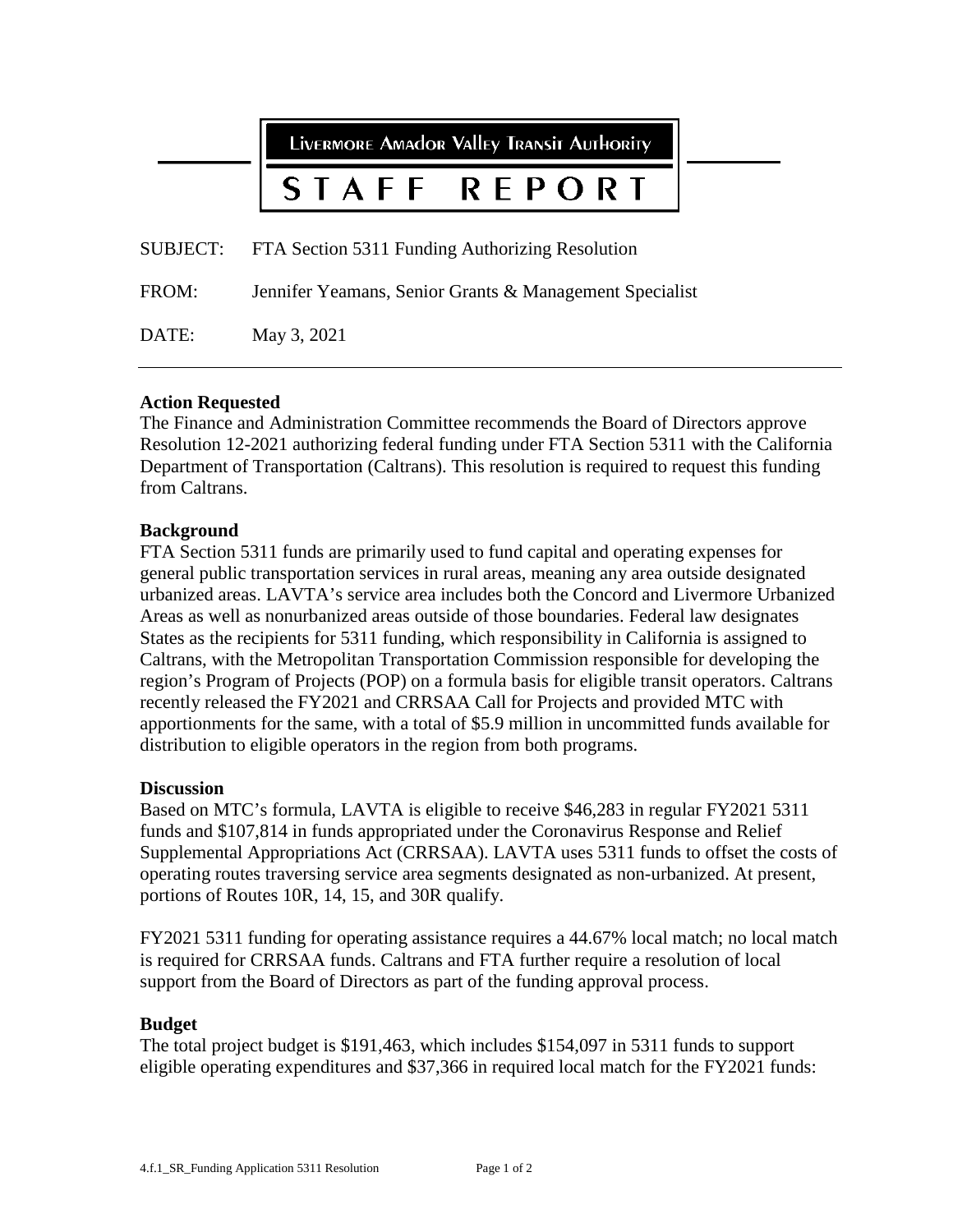|                     | 5311          | Local        |              |
|---------------------|---------------|--------------|--------------|
| <b>Fund Source</b>  | <b>Amount</b> | <b>Match</b> | <b>Total</b> |
| <b>FTA FY2021</b>   | \$46,283      | \$37,366     | \$83,649     |
| <b>CRRSAA</b>       | \$107,814     | \$0          | \$107,814    |
| <b>Total Budget</b> | \$154,097     | \$37,366     | \$191,463    |

#### **Recommendation**

The Finance and Administration Committee recommends the Board of Directors approve Resolution 12-2021, authorizing LAVTA to receive federal funding under FTA Section 5311.

#### **Attachments:**

1. Resolution 12-2021; 5311 Authorizing Resolution

*Approved:*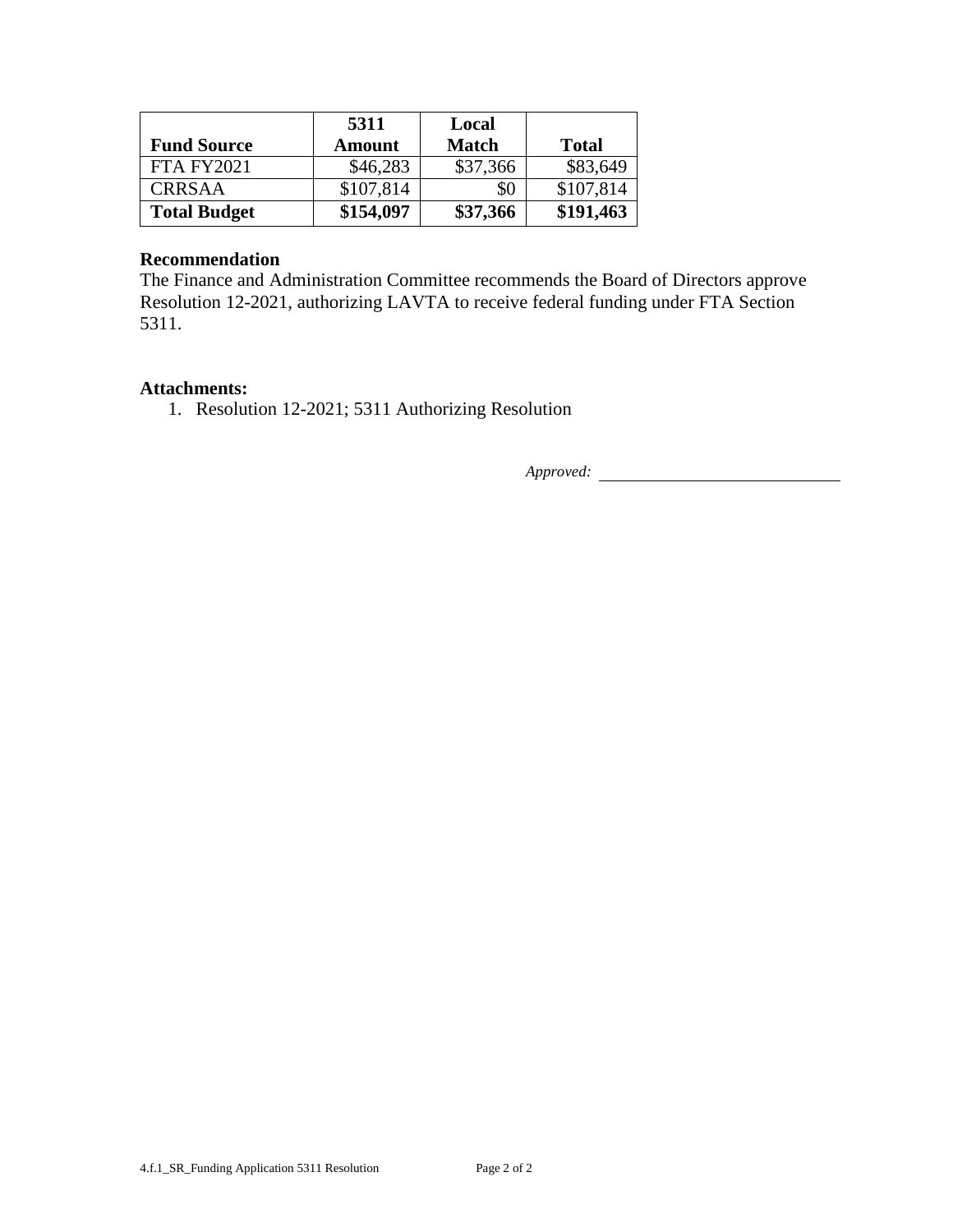## **RESOLUTION NO. 12-2021**

# **RESOLUTION OF THE LIVERMORE AMADOR VALLEY TRANSIT AUTHORITY BOARD OF DIRECTORS AUTHORIZING THE FEDERAL FUNDING UNDER FTA SECTION 5311 (49 U.S.C. SECTION 5311) WITH CALIFORNIA DEPARTMENT OF TRANSPORTATION**

**WHEREAS**, the U. S. Department of Transportation is authorized to make grants to states through the Federal Transit Administration to support capital/operating assistance projects for non-urbanized public transportation systems under Section 5311 of the Federal Transit Act (FTA C 9040.1F and FTA C 9050.1); and

**WHEREAS**, the California Department of Transportation (Department) has been designated by the Governor of the State of California to administer Section 5311 grants for transportation projects for the general public for the rural transit and intercity bus; and

**WHEREAS**, the Livermore Amador Valley Transit Authority (LAVTA) desires to apply for said financial assistance to permit operation of service/purchase of capital equipment in Alameda County; and

**WHEREAS**, LAVTA has, to the maximum extent feasible, coordinated with other transportation providers and users in the region (including social service agencies);

**NOW, THEREFORE, BE IT RESOLVED** that the LAVTA Board of Directors does hereby authorize the Executive Director to file and execute applications on behalf of with the Department to aid in the financing of capital/operating assistance projects pursuant to Section 5311 of the Federal Transit Act (FTA C 9040.1G), as amended; and be it further

**RESOLVED** that the Executive Director or his/her designee is authorized to execute and file all certification of assurances, contracts or agreements or any other document required by the Department; and be it further

**RESOLVED** that the Executive Director or his/her designee is authorized to provide additional information as the Department may require in connection with the application for the Section 5311 projects; and be it

**RESOLVED** that the Executive Director or his/her designee is authorized to submit and approve request for reimbursement of funds from the Department for the Section 5311 project(s).

**PASSED AND ADOPTED BY** the governing board of the Livermore Amador Valley Transit Authority on this 3rd day of May 2021.

Bob Woerner, Chair

\_\_\_\_\_\_\_\_\_\_\_\_\_\_\_\_\_\_\_\_\_\_\_\_\_\_\_\_\_\_

Attest: